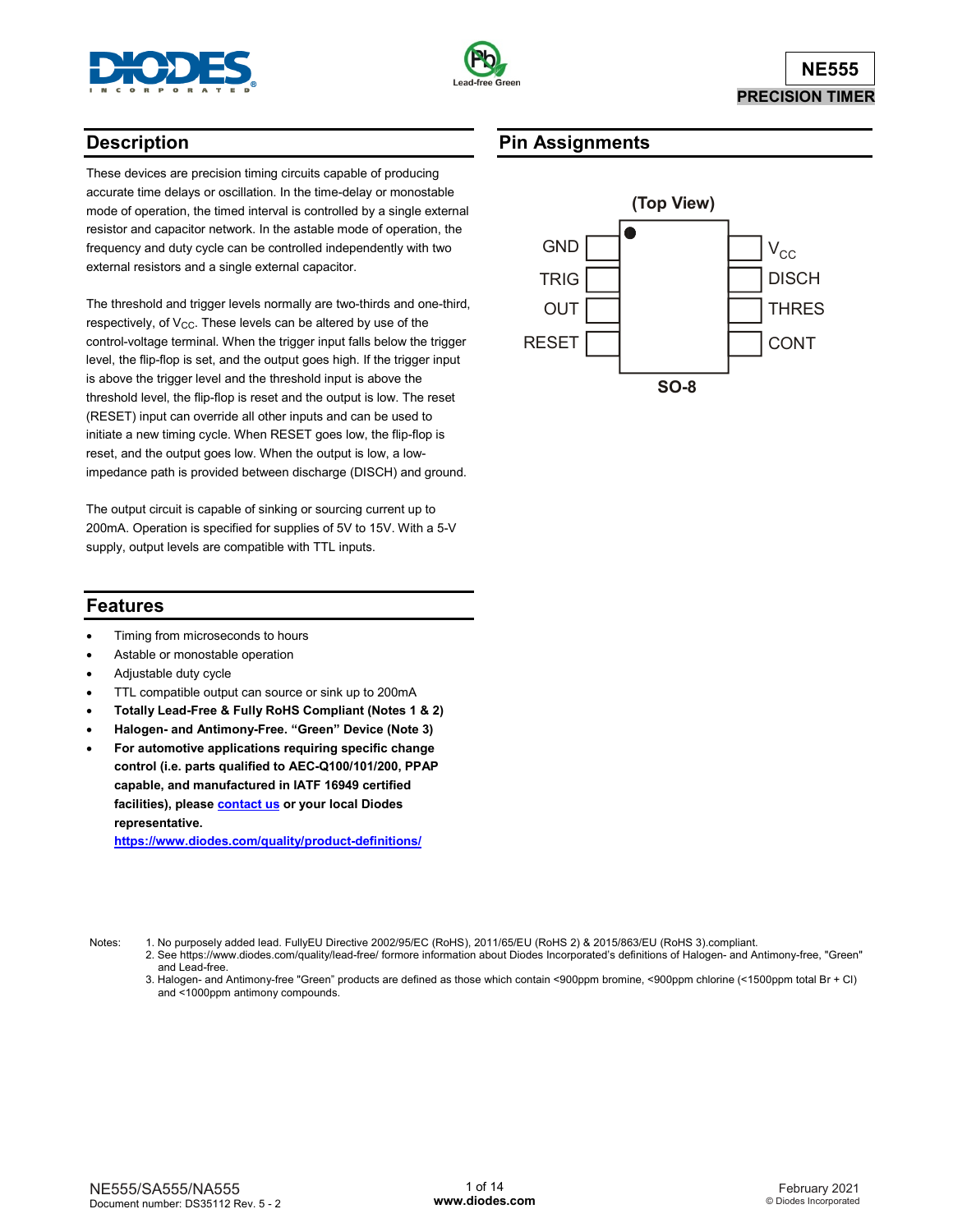

# **Pin Descriptions**

| <b>Pin Name</b> | <b>Pin Number</b> | <b>Description</b>                                             |  |
|-----------------|-------------------|----------------------------------------------------------------|--|
| <b>GND</b>      |                   | Ground                                                         |  |
| <b>TRIG</b>     | າ                 | Trigger set 1/3V <sub>CC</sub>                                 |  |
| <b>OUT</b>      | 3                 | Timer output                                                   |  |
| <b>RESET</b>    |                   | Reset active low                                               |  |
| <b>CONT</b>     | 5                 | External adjustment of internal threshold and trigger voltages |  |
| <b>THRES</b>    | 6                 | Threshold set to $2/3$ V <sub>CC</sub>                         |  |
| <b>DISCH</b>    |                   | Low impedance discharge path                                   |  |
| $V_{\rm CC}$    | 8                 | Chip supply voltage                                            |  |

# **Functional Block Diagram**



RESET can override TRIG, which can override THRESH

# **Functional Table**

| <b>RESET</b> | <b>Nominal Trigger</b><br>Voltage | <b>Threshold</b><br>Voltage | Output                    | <b>Discharge</b><br><b>Switch</b> |
|--------------|-----------------------------------|-----------------------------|---------------------------|-----------------------------------|
| Low          | Irrelevant                        | Irrelevant                  | Low                       | On                                |
| High         | $<$ 1/3 $V_{\rm CC}$              | Irrelevant                  | High                      | Off                               |
| High         | $>1/3$ V $cc$                     | $>2/3$ Vcc                  | Low                       | On                                |
| High         | $>1/3V_{\rm CC}$                  | $<$ 2/3 $V_{\rm CC}$        | As previously established |                                   |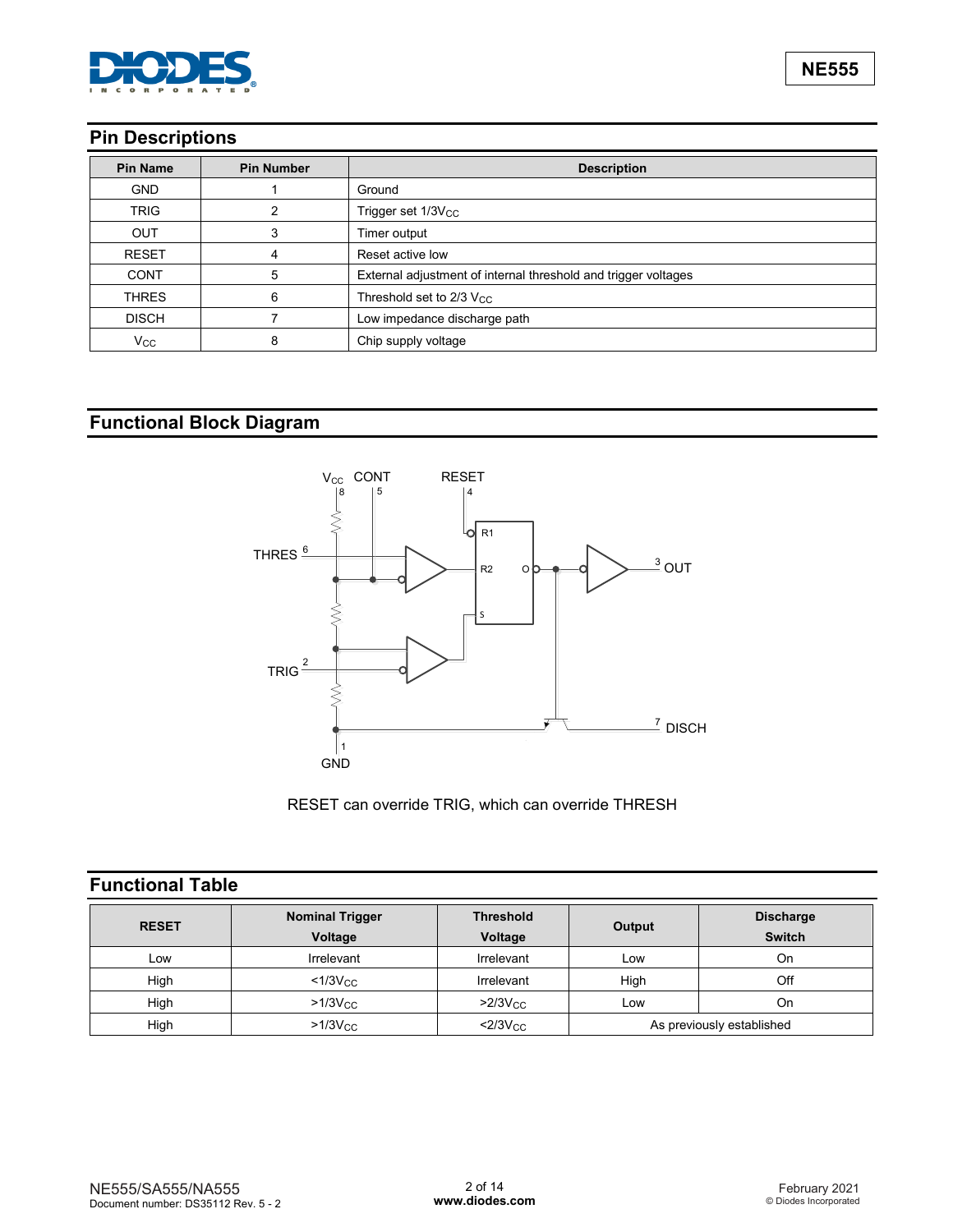

### **Absolute Maximum Ratings** (Note 4) @ T<sub>A</sub> = 25°C unless otherwise stated

| Symbol             | <b>Parameter</b>                                        | Rating                   | Unit         |               |
|--------------------|---------------------------------------------------------|--------------------------|--------------|---------------|
| $V_{\rm CC}$       | Supply voltage (Note 5)                                 |                          |              |               |
| V <sub>1</sub>     | Input voltage                                           | CONT, RESET, THRES, TRIG | $V_{\rm CC}$ |               |
| Ιo                 | Output current                                          |                          |              | mA            |
| $\theta_{JA}$      | Package thermal resistance Junction-to-Ambient (Note 6) |                          | 130          | $\degree$ C/W |
| $\theta_{\rm JC}$  | Package thermal resistance Junction-to-Case (Note 7)    |                          | 15           | $\degree$ C/W |
| T.i                | Junction temperature                                    |                          | 150          | °С            |
| $T_{\mathrm{STG}}$ | Storage temperature                                     |                          | $-65$ to 150 | °C            |

Notes: 4. Stresses beyond those listed under "absolute maximum ratings" may cause permanent damage to the device. These are stress ratings only. Functional operation of the device at these or any other conditions beyond those indicated under "recommended operating conditions" is not implied. Exposure to absolute-maximum-rated conditions for extended periods may affect device reliability.

5. All voltage values are with respect ground.

6. Maximum power dissipation is a function of T<sub>J</sub>(max),  $\theta_{JA}$ , and T<sub>A</sub>. The maximum allowable power dissipation at any allowable ambient temperature is  $P_D$  = (T<sub>J</sub>(max) – T<sub>A</sub>)/ $\theta_{JA}$ . Operating at the absolute maximum T<sub>J</sub> of 150°C can affect reliability.

7. Maximum power dissipation is a function of T $_{\rm J}$ (max),  $\theta_{\rm JC}$ , and T $_{\rm A}$ . The maximum allowable power dissipation at any allowable ambient temperature is  $P_D = (T_J(max) - T_C)/\theta_{JA}$ . Operating at the absolute maximum  $T_J$  of 150°C can affect reliability.

## **Recommended Operating Conditions** (TA = 25°C)

| Symbol         | <b>Parameter</b>                     | <b>Min</b>               | <b>Max</b> | Unit       |    |  |
|----------------|--------------------------------------|--------------------------|------------|------------|----|--|
| $V_{\rm CC}$   | Supply voltage                       |                          |            | 16         |    |  |
| V <sub>1</sub> | Input voltage                        | CONT, RESET, THRES, TRIG |            | <b>Vcc</b> |    |  |
| l <sub>O</sub> | Output current                       |                          |            | ±200       | mA |  |
|                |                                      | <b>NE555</b>             |            | 70         |    |  |
| <b>TA</b>      | <b>Operating Ambient Temperature</b> | <b>SA555</b>             | $-40$      | 85         | °C |  |
|                |                                      | <b>NA555</b>             | $-40$      | 105        |    |  |

## **Electrical Characteristics** (V<sub>CC</sub> = 5V to 15V, T<sub>A</sub> = 25°C unless otherwise stated)

| Symbol                 | <b>Parameter</b>                     | <b>Test conditions</b>                         | <b>Min</b> | Typ.   | <b>Max</b> | <b>Unit</b> |  |
|------------------------|--------------------------------------|------------------------------------------------|------------|--------|------------|-------------|--|
|                        |                                      | $V_{CC}$ = 15V                                 | 8.8        | 10     | 11.2       |             |  |
| V <sub>TH</sub>        | Threshold voltage level              | $V_{CC}$ = 5V                                  | 2.4        | 3.3    | 4.2        | $\vee$      |  |
| I <sub>TH</sub>        | Threshold current (Note 8)           |                                                |            | 30     | 250        | nA          |  |
|                        |                                      | $V_{CC}$ = 15V                                 | 45         | 5      | 5.6        |             |  |
| $V_{TR}$               | Trigger voltage level                | $V_{CC}$ = 5V                                  | 1.1        | 1.67   | 2.2        | $\vee$      |  |
| <b>I</b> TR            | Trigger current                      | TRIG at 0V                                     | —          | 0.5    | 2          | μA          |  |
| <b>V<sub>RST</sub></b> | RESET voltage level                  |                                                | 0.3        | 0.7    | 1          | V           |  |
|                        |                                      | RESET at V <sub>CC</sub>                       | —          | 0.1    | 0.4        |             |  |
| <b>I</b> RST           | <b>RESET current</b>                 | <b>RESET</b> at 0V                             |            | $-0.4$ | $-1.5$     | mA          |  |
| <b>I</b> DIS           | DISCH switch off-state current       |                                                |            | 20     | 100        | nA          |  |
|                        | DISCH saturation voltage with output | $V_{\text{CC}}$ = 15V, $I_{\text{DIS}}$ = 15mA |            | 180    | 480        |             |  |
| <b>V<sub>DIS</sub></b> | low (Note 9)                         | $V_{CC}$ = 5V, $I_{DIS}$ = 4.5mA               |            | 80     | 200        | mV          |  |
|                        |                                      | $V_{CC}$ = 15V                                 | 9          | 10     | 11         |             |  |
| <b>V<sub>CON</sub></b> | CONT voltage (open circuit)          | $V_{CC}$ = 5V                                  | 2.6        | 3.3    | 4          | $\vee$      |  |

Notes: 8. This parameter influences the maximum value of the timing resistors R<sub>A</sub> and R<sub>B</sub> in the circuit of Figure 12. For example, when V<sub>CC</sub> = 5 V, the maximum value is R = R<sub>A</sub> + R<sub>B</sub>  $\approx$  3.4MΩ, and for V<sub>CC</sub> = 15 V, the maximum value is 10MΩ.

9. No protection against excessive pin 7 current is necessary providing package dissipation rating is not exceeded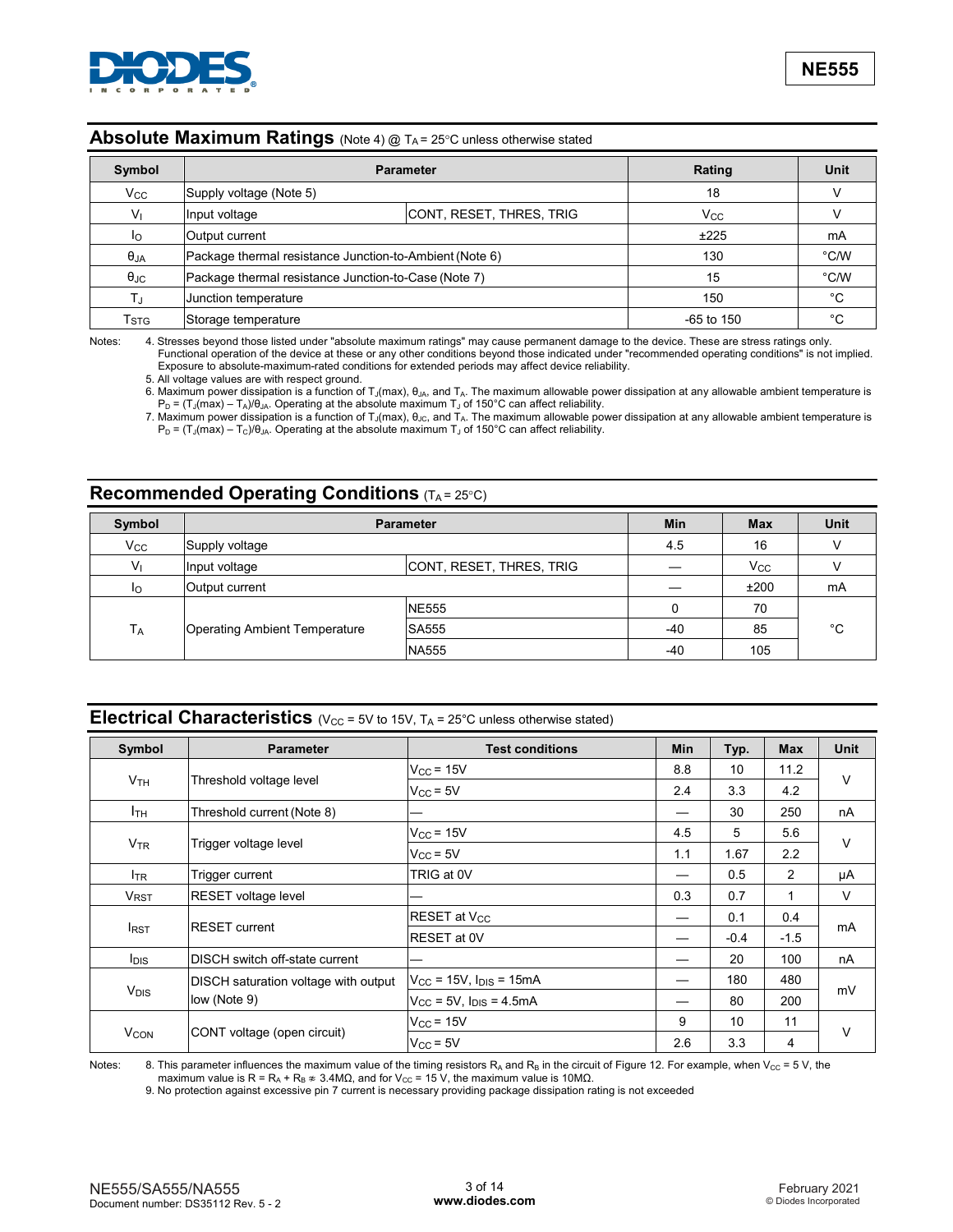

## **Electrical Characteristics** (V<sub>CC</sub> = 5V to 15V, T<sub>A</sub> = 25°C unless otherwise stated)

| Symbol                  | <b>Parameter</b>                                 | <b>Test conditions</b>                |                    | Min                      | Typ.                     | <b>Max</b>               | <b>Unit</b> |
|-------------------------|--------------------------------------------------|---------------------------------------|--------------------|--------------------------|--------------------------|--------------------------|-------------|
|                         |                                                  | $V_{CC}$ = 15V, $I_{OL}$ = 10mA       |                    |                          | 0.1                      | 0.25                     |             |
|                         |                                                  | $V_{CC}$ = 15V, $I_{OL}$ = 50mA       |                    |                          | 0.4                      | 0.75                     |             |
|                         |                                                  | $V_{CC}$ = 15V, $I_{OL}$ = 100mA      |                    | —                        | $\overline{2}$           | 2.5                      |             |
| <b>V<sub>OL</sub></b>   | Low level output voltage                         | $V_{CC}$ = 15V, $I_{OL}$ = 200mA      |                    | —                        | 2.5                      |                          | $\vee$      |
|                         |                                                  | $V_{CC}$ = 5V, $I_{OL}$ = 5mA         |                    | —                        | 0.1                      | 0.35                     |             |
|                         |                                                  | $V_{\rm CC}$ = 5V, $I_{\rm OL}$ = 8mA |                    |                          | 0.15                     | 0.4                      |             |
|                         |                                                  | $V_{CC}$ = 15V, $I_{OH}$ = -100mA     |                    | 12.75                    | 13.3                     | —                        |             |
| <b>V<sub>OH</sub></b>   | High level output voltage                        | $V_{CC}$ = 15V, $I_{OH}$ = -200mA     |                    |                          | 12.5                     | $\overline{\phantom{0}}$ | $\vee$      |
|                         |                                                  | $V_{CC}$ = 5V, $I_{OH}$ = -100mA      |                    | 2.75                     | 3.3                      | $\overline{\phantom{0}}$ |             |
|                         |                                                  |                                       | $V_{CC}$ = 15V     | —                        | 10                       | 15                       |             |
|                         | Supply current                                   | Output low, no load                   | $V_{CC}$ = 5V      |                          | 3                        | 6                        |             |
| $I_{\rm CC}$            |                                                  | Output high, no load                  | $V_{CC}$ = 15V     | $\overline{\phantom{0}}$ | 9                        | 13                       | mA          |
|                         |                                                  |                                       | $V_{CC}$ = 5V      | —                        | 2                        | 5                        |             |
|                         | Initial error of timing interval<br>(Note 10)    | Each time, monostable                 |                    |                          | 1                        | 3                        | %           |
| T <sub>ER</sub>         |                                                  | (Note 11)                             |                    |                          |                          |                          |             |
|                         |                                                  | Each time, astable                    |                    |                          | 2.25                     |                          |             |
|                         |                                                  | (Note 12)                             |                    |                          |                          |                          |             |
|                         |                                                  | Each time, monostable                 |                    |                          | 50                       |                          | ppm/°C      |
| <b>T</b> <sub>TC</sub>  | Temperature coefficient of timing<br>interval    | (Note 11)                             | $T_A$ = full range |                          |                          |                          |             |
|                         |                                                  | Each time, astable                    |                    | 150                      |                          |                          |             |
|                         |                                                  | (Note 12)                             |                    |                          |                          |                          |             |
| <b>T</b> <sub>vcc</sub> |                                                  | Each time, monostable                 |                    |                          | 0.1                      | 0.5                      |             |
|                         | Supply voltage sensitivity of timing<br>interval | (Note 11)                             |                    |                          |                          |                          | %N          |
|                         |                                                  | Each time, astable                    |                    |                          | 0.3                      |                          |             |
|                         |                                                  | (Note 12)                             |                    |                          |                          |                          |             |
| $T_{\rm RI}$            | Output pulse rise time                           |                                       | $C_L = 15pF$       |                          | $\overline{\phantom{0}}$ | 300                      | ns          |
| T <sub>FA</sub>         | Output pulse fall time                           |                                       | $C_L = 15pF$       | —                        |                          | 300                      | ns          |

Notes: 10. Timing interval error is defined as the difference between the measured value and the average value of a random sample from each process run. 11. Values specified are for a device in a monostable circuit similar to Figure 9, with the following component values: R<sub>A</sub> = 2kΩ to 100kΩ, C = 0.1uF.

12. Values specified are for a device in an astable circuit similar to Figure 12, with the following component values: R<sub>A</sub> = 1kΩ to 100kΩ, C = 0.1uF.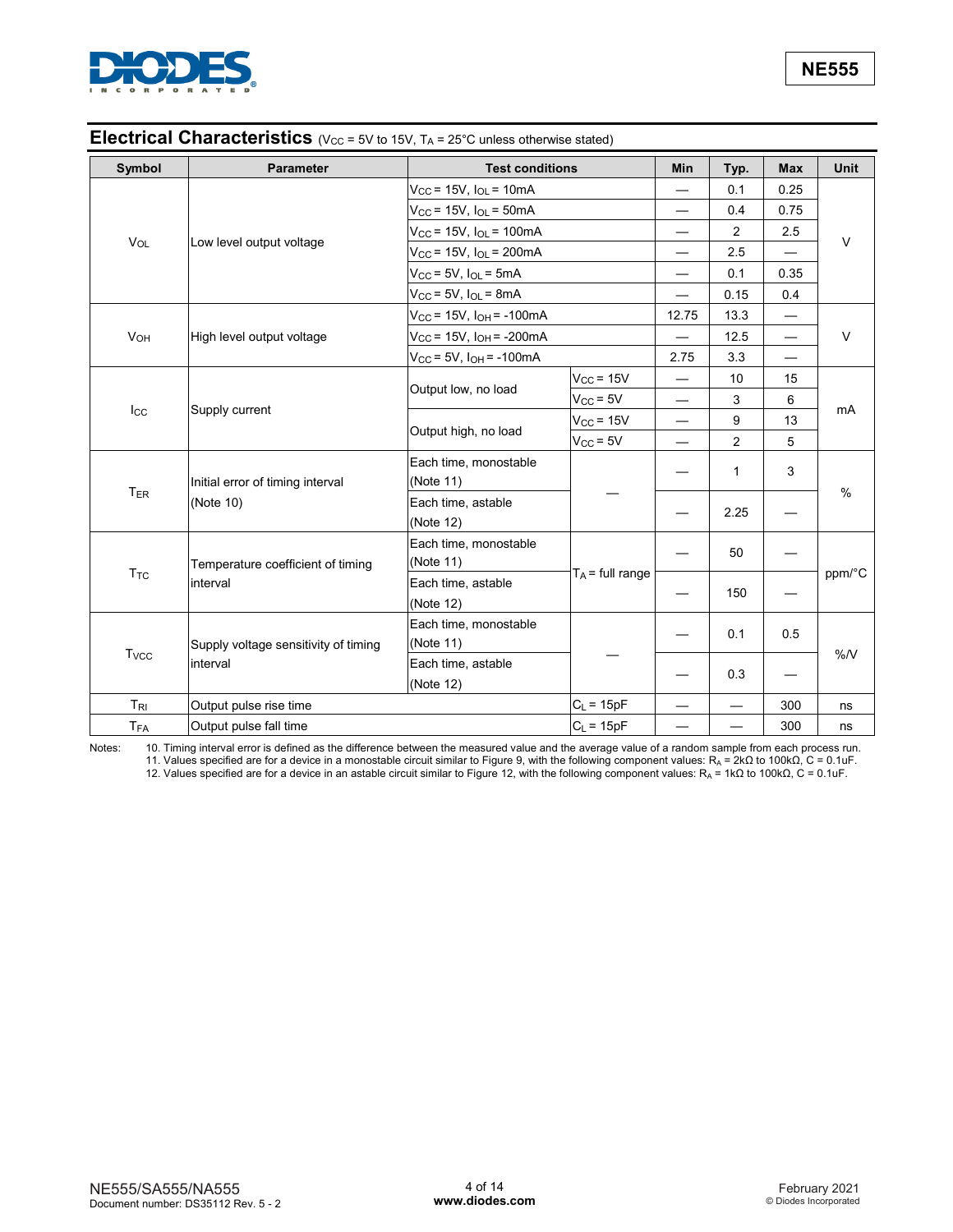

# **Typical Performance Characteristics**



Low Level Output Current @ V<sub>CC</sub> = 15V

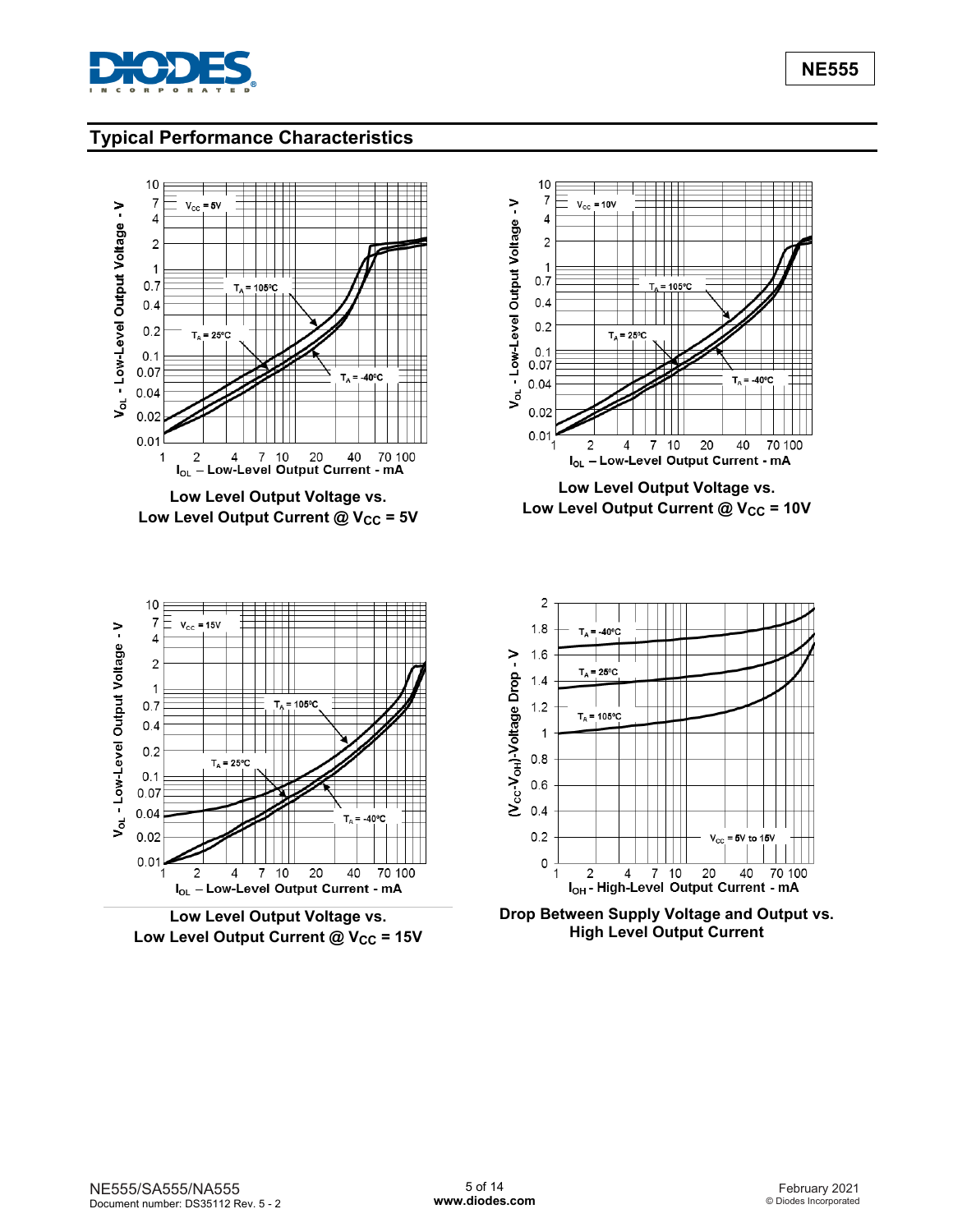

 $= -0$ <sup>o</sup>C

 $T_A = 85^{\circ}$ C

 $T_A = -40$ °C

0.1 0.15 0.2 0.25 0.3 0.35 0.4

 $T_{A}$ 

# **Typical Performance Characteristics** (cont.)



**Normalized Output Pulse Duration (Monostable Mode) vs. Supply Voltage**

V<sub>cc</sub> - Supply Voltage - V

 $10$ 

15

20

5



 $T_A = 25^{\circ}C$ 

 $T_A = 105^{\circ}C$ 

 $0.05$ 

**Normalized Output Pulse Duration (Monostable Mode) vs. Free-Air Temperature**

0.99

 $0.985 \ddot{\mathbf{0}}$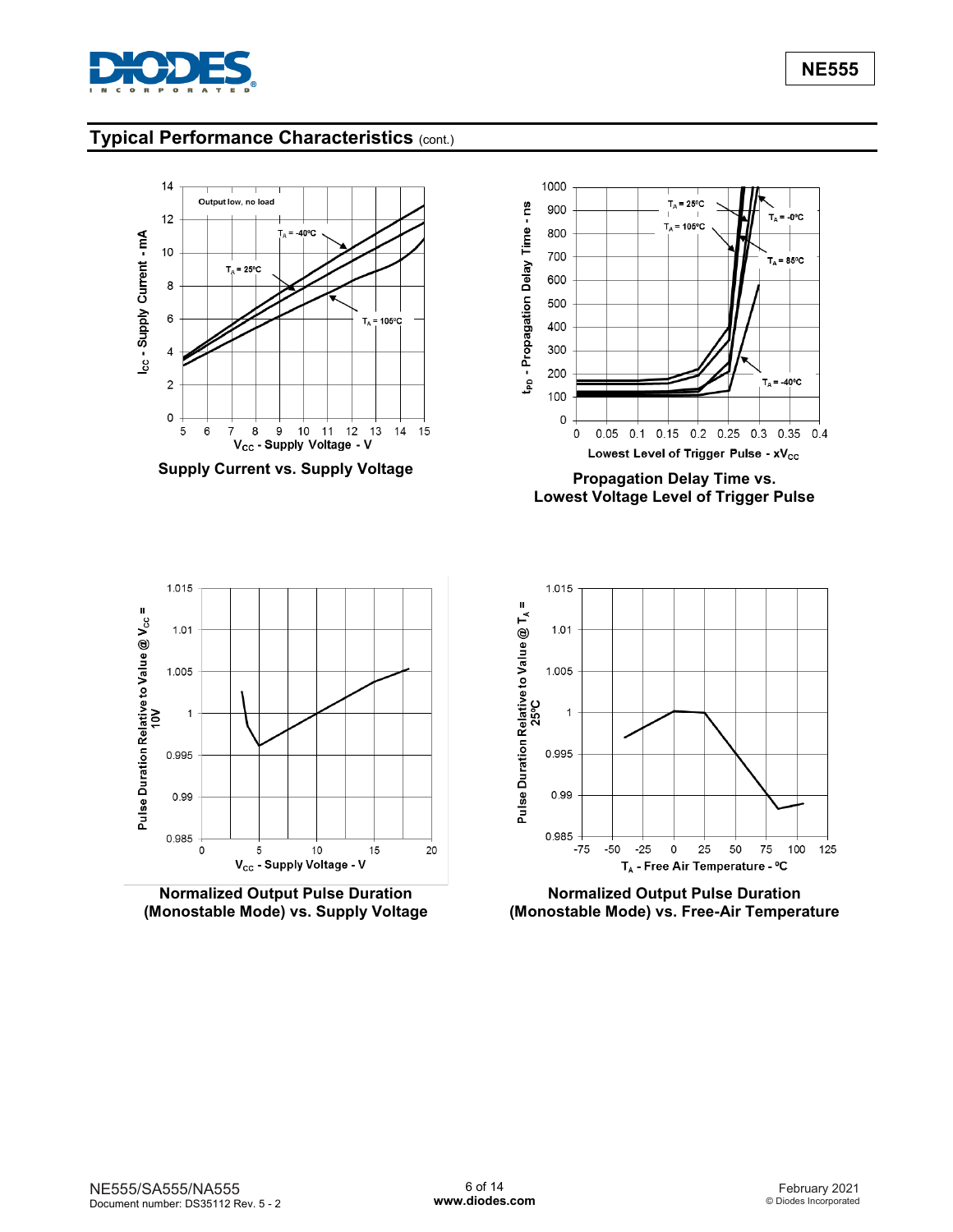

## **Typical Applications Characteristics**

#### **Monostable Operation**

For monostable operation, any of the '555 timers can be connected as shown in Figure 1. If the output is low, application of a negative-going pulse to the trigger (TRIG) sets the internal flip-flop and drives the output high. Capacitor C is then charged through R<sub>A</sub> until the voltage across the capacitor reaches the threshold voltage of the threshold (THRES) input. If TRIG has returned to a high level, the output of the threshold comparator resets the internal flip-flop, drives the output low, and discharges C.





Monostable operation is initiated when TRIG voltage falls below the trigger threshold. Once initiated, the sequence ends only if TRIG is high for at least 10μs before the end of the timing interval. When the trigger is grounded, the comparator storage time can be as long as 10μs, which limits the minimum monostable pulse width to 10μs. Because of the threshold level and saturation voltage of Q1, the output pulse duration is approximately t<sub>W</sub> = 1.1R<sub>A</sub>C. Figure 3 is a plot of the time constant for various values of R<sub>A</sub> and C. The threshold levels and charge rates both are directly proportional to the supply voltage, V<sub>CC</sub>. The timing interval is, therefore, independent of the supply voltage, so long as the supply voltage is constant during the time interval.

Applying a negative-going trigger pulse simultaneously to RESET and TRIG during the timing interval discharges C and reinitiates the cycle, commencing on the positive edge of the reset pulse. The output is held low as long as the reset pulse is low. To prevent false triggering, when RESET is not used, it should be connected to V<sub>CC</sub>.







**Fig. 2 Typical Monostable Waveforms Fig. 3 Output Pulse Duration vs. Capacitance**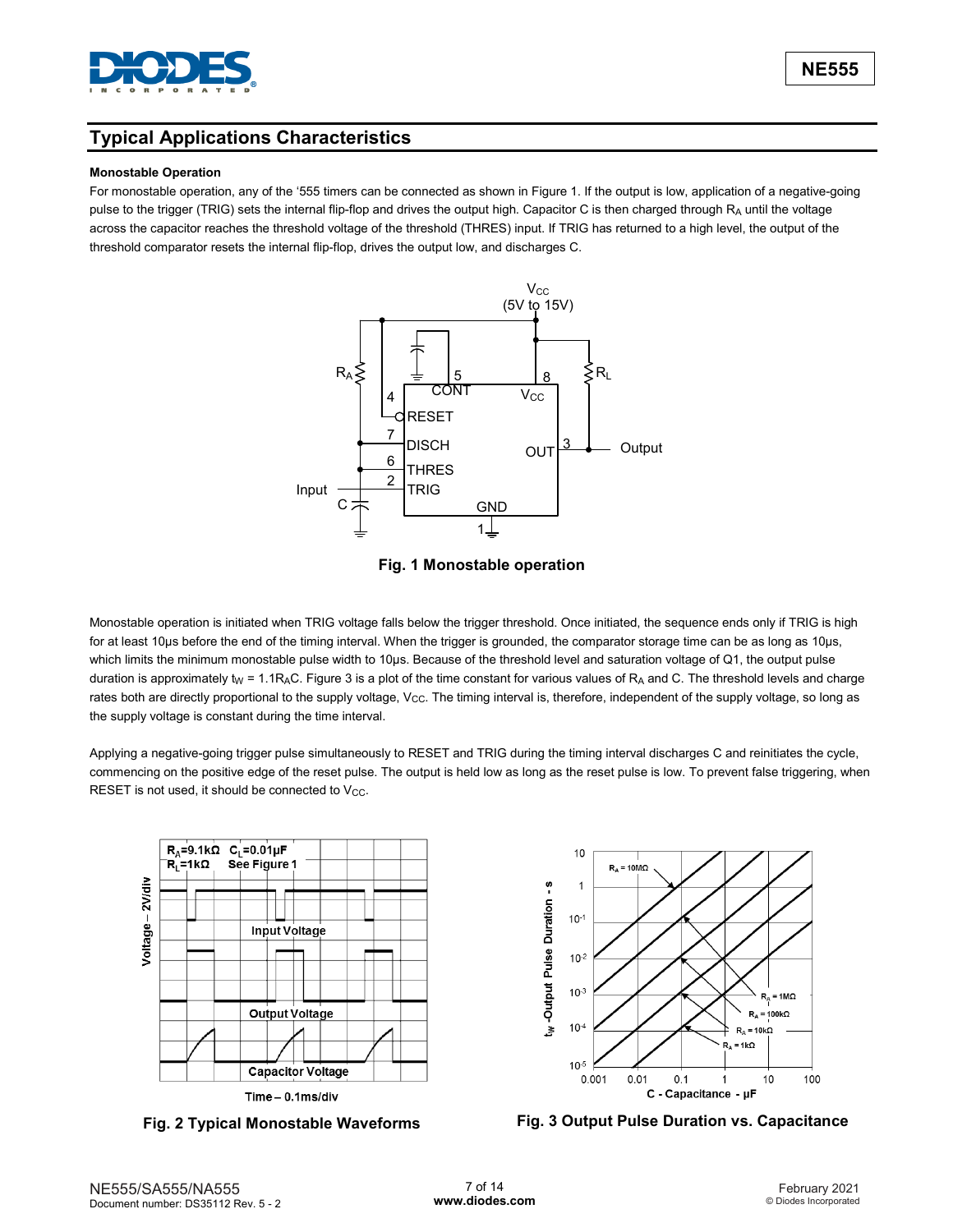

#### **Astable Operation**

As shown in Figure 4, adding a second resistor, R<sub>B</sub>, to the circuit of Figure 1 and connecting the trigger input to the threshold input causes the timer to self-trigger and run as a multivibrator. The capacitor C charges through  $R_A$  and  $R_B$  and then discharges through  $R_B$ . Therefore, the duty cycle is controlled by the values of  $R_A$  and  $R_B$ .

This astable connection results in capacitor C charging and discharging between the threshold-voltage level ( $*0.67V_{CC}$ ) and the triggervoltage level ( $*0.33V_{\rm CC}$ ). As in the monostable circuit, charge and discharge times (and, therefore, the frequency and duty cycle) are independent of the supply voltage.



applications.





Figure 5 shows typical waveforms generated during astable operation. The output high-level duration  $t_H$  and low-level duration  $t_L$  can be calculated as follows:

 $t_H = 0.693(R_A + R_B)C$ 

 $t_L = 0.693(R_B)C$ 

Other useful equations are:

 $period = t_H + t_L = 0.693(R_A + 2R_B)C$ 

frequency = 
$$
1.44/(R_A + 2R_B)C
$$

output driver duty cycle =  $t_L/(t_H + t_L) = R_B/(R_A + 2R_B)$ 

output waveform duty cycle =  $t_H/(t_H + t_L) = 1 - R_B/(R_A + 2R_B)$ 



low to high ratio =  $t_L/t_H$  =  $R_B/(R_A + R_B)$  **Fig. 6 Free Running Frequency**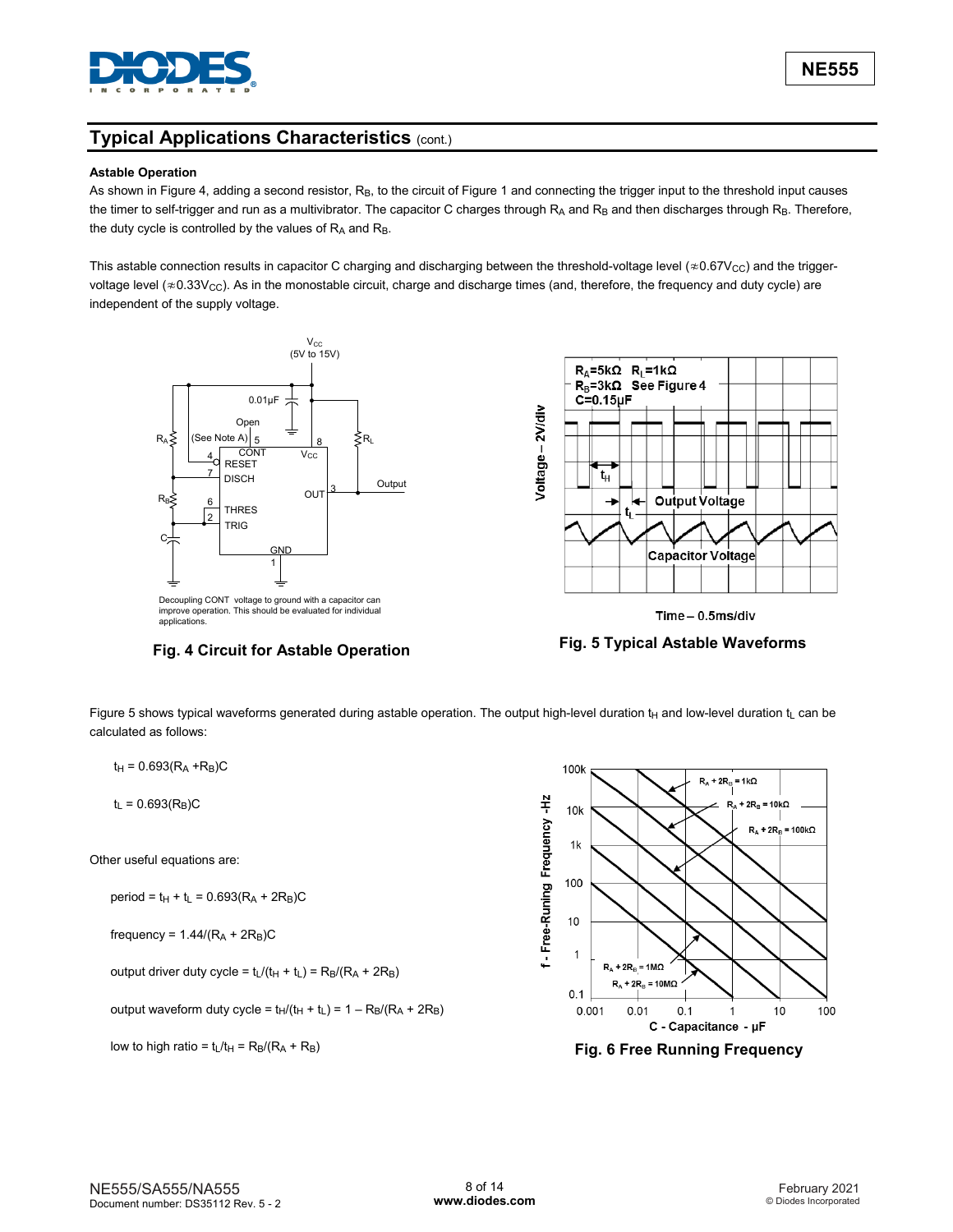

#### **Missing Pulse Detector**

The circuit shown in Figure 7 can be used to detect a missing pulse or abnormally long spacing between consecutive pulses in a train of pulses. The timing interval of the monostable circuit is retriggered continuously by the input pulse train as long as the pulse spacing is less than the timing interval. A longer pulse spacing, missing pulse, or terminated pulse train permits the timing interval to be completed, thereby generating an output pulse as shown in Figure 8.





#### **Fig. 7 Circuit for Missing Pulse Detector Fig. 8 Timing Waveforms for Missing Pulse Detector**

#### **Frequency Divider**

By adjusting the length of the timing cycle, the basic circuit of Figure 1 can be made to operate as a frequency divider. Figure 9 shows a divide-by-three circuit that makes use of the fact that retriggering cannot occur during the timing cycle.



**Fig. 9 Divide by Three Circuit Waveforms**

**NE555**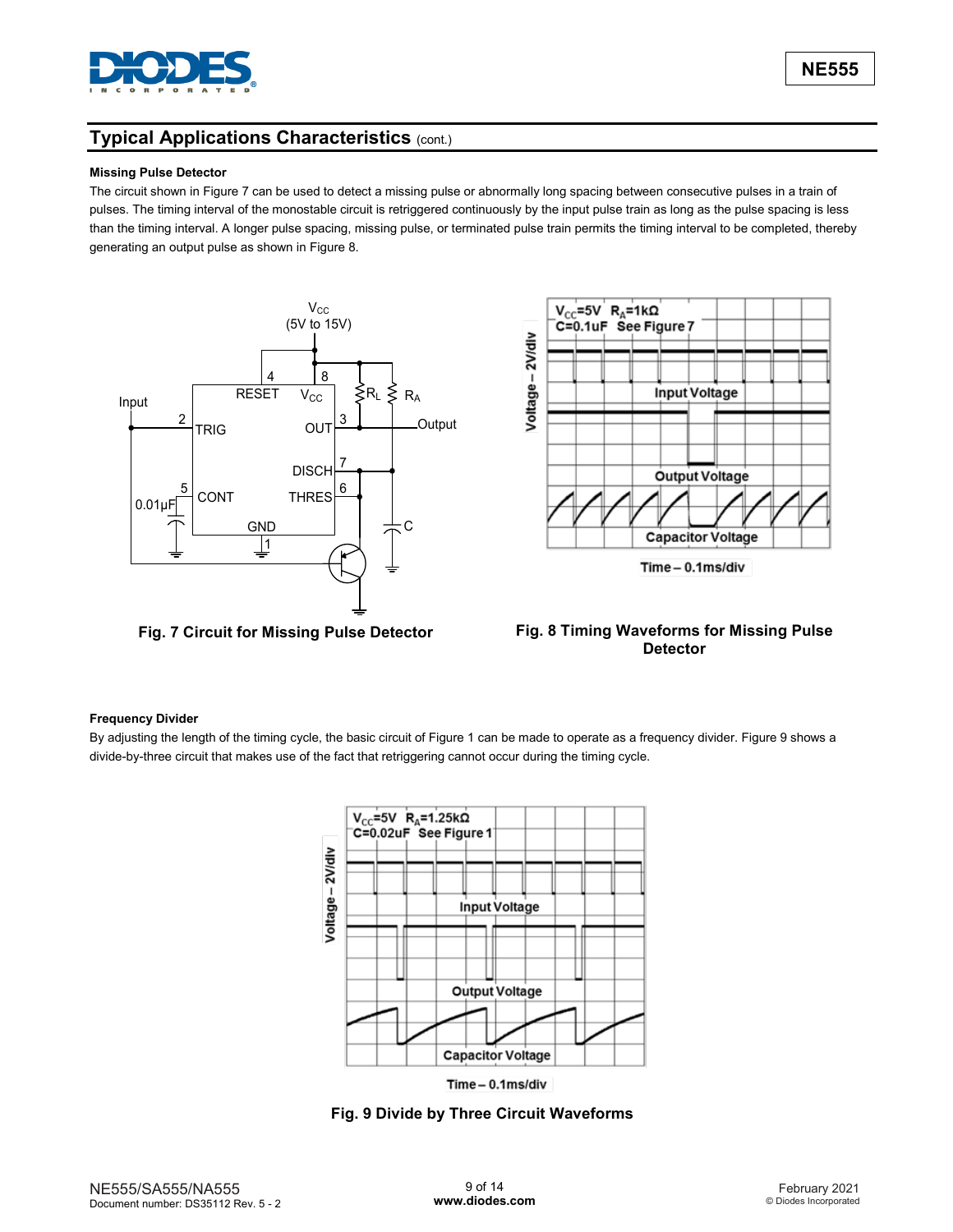

#### **Pulse Width Modulation**

The operation of the timer can be modified by modulating the internal threshold and trigger voltages, which is accomplished by applying an external voltage (or current) to CONT. Figure 10 shows a circuit for pulse-width modulation. A continuous input pulse train triggers the monostable circuit, and a control signal modulates the threshold voltage. Figure 11 shows the resulting output pulse-width modulation. While a sine-wave modulation signal is shown, any wave shape could be used.



The modulating signal can be directly or capacitively coupled to CONT. For direct coupling, the effects of modulation source voltage and impedance on the bias of the timer should be considered.



**Fig. 10 Circuit for Pulse width modulation Fig. 11 Pulse width modulation timing diagrams**

#### **Pulse Position Modulation**

As shown in Figure 12, any of these timers can be used as a pulse-position modulator. This application modulates the threshold voltage and, thereby, the time delay, of a free-running oscillator. Figure 13 shows a triangular-wave modulation signal for such a circuit; however, any wave shape could be used.



The modulating signal can be directly or capacitively coupled to CONT. For direct coupling, the effects of modulation source voltage and impedance on the bias of the timer should be considered.



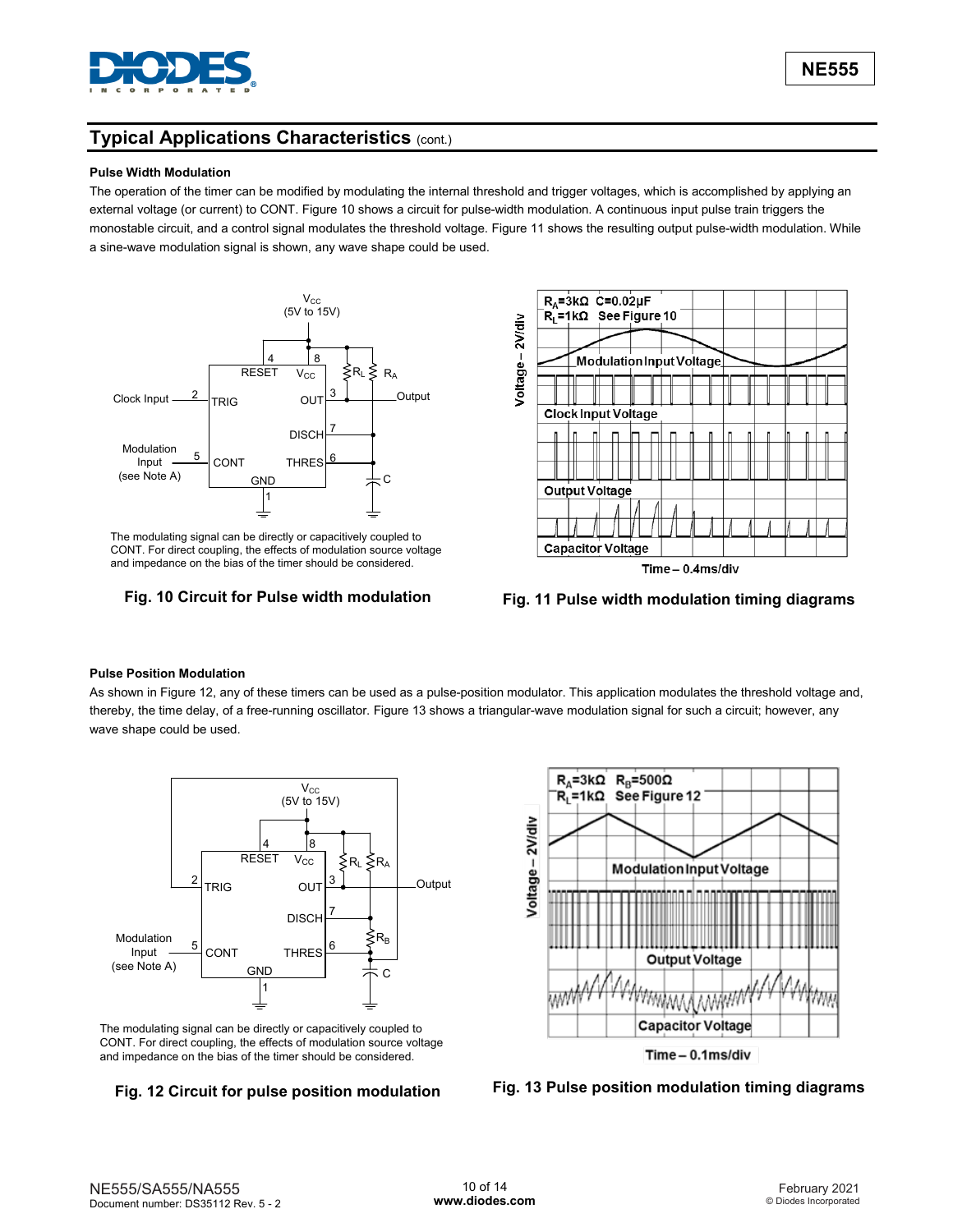

#### **Sequential Timer**

Many applications, such as computers, require signals for initializing conditions during start-up. Other applications, such as test equipment, require activation of test signals in sequence. These timing circuits can be connected to provide such sequential control. The timers can be used in various combinations of astable or monostable circuit connections, with or without modulation, for extremely flexible waveform control. Figure 14 shows a sequencer circuit with possible applications in many systems, and Figure 15 shows the output waveforms.



Note A: S closes momentarily at t=0.

**Fig. 14 Circuit for Sequential Timer**



**Fig. 15 Sequential timer waveforms**

**NE555**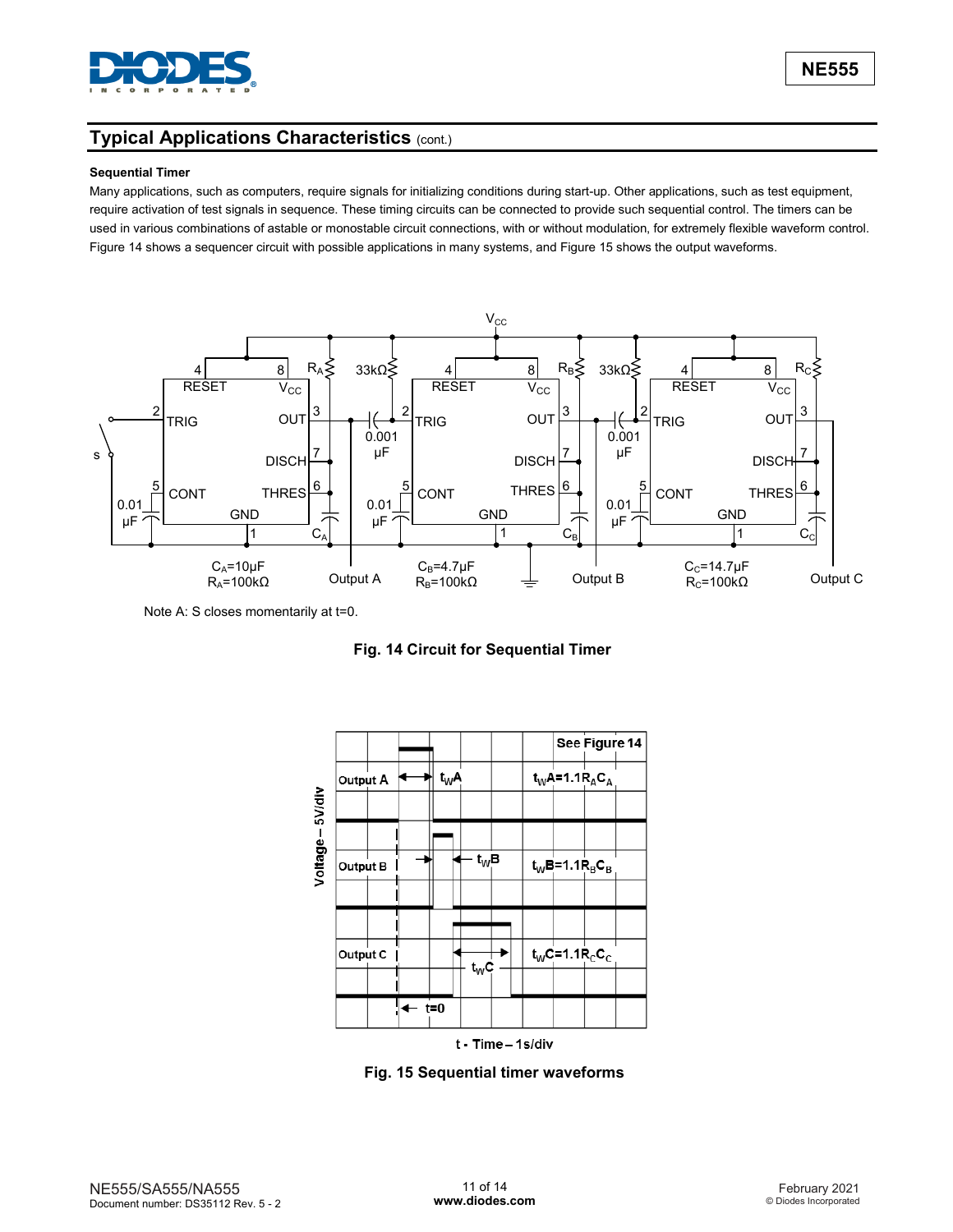

# **Ordering Information**



|                |               | <b>Operating</b>        | Packaging           |           | 13" Tape and Reel |                           |  |
|----------------|---------------|-------------------------|---------------------|-----------|-------------------|---------------------------|--|
|                | <b>Device</b> | Temperature             | <b>Package Code</b> | (Note 13) | Quantity          | <b>Part Number Suffix</b> |  |
| P <sub>b</sub> | NE555S-13     | 0 to $70^{\circ}$ C     |                     | $SO-8$    | 2500/Tape & Reel  | -13                       |  |
| Lead-free Gree | SA555S-13     | -40to 85 $^{\circ}$ C   |                     | $SO-8$    | 2500/Tape & Reel  | -13                       |  |
| <b>Pb</b>      | NA555S-13     | -40 to 105 $^{\circ}$ C |                     | $SO-8$    | 2500/Tape & Reel  | -13                       |  |

Notes: 13. For packaging details, go to our website at https://www.diodes.com/design/support/packaging/diodes-packaging/.

# **Marking Information**

**SO-8**

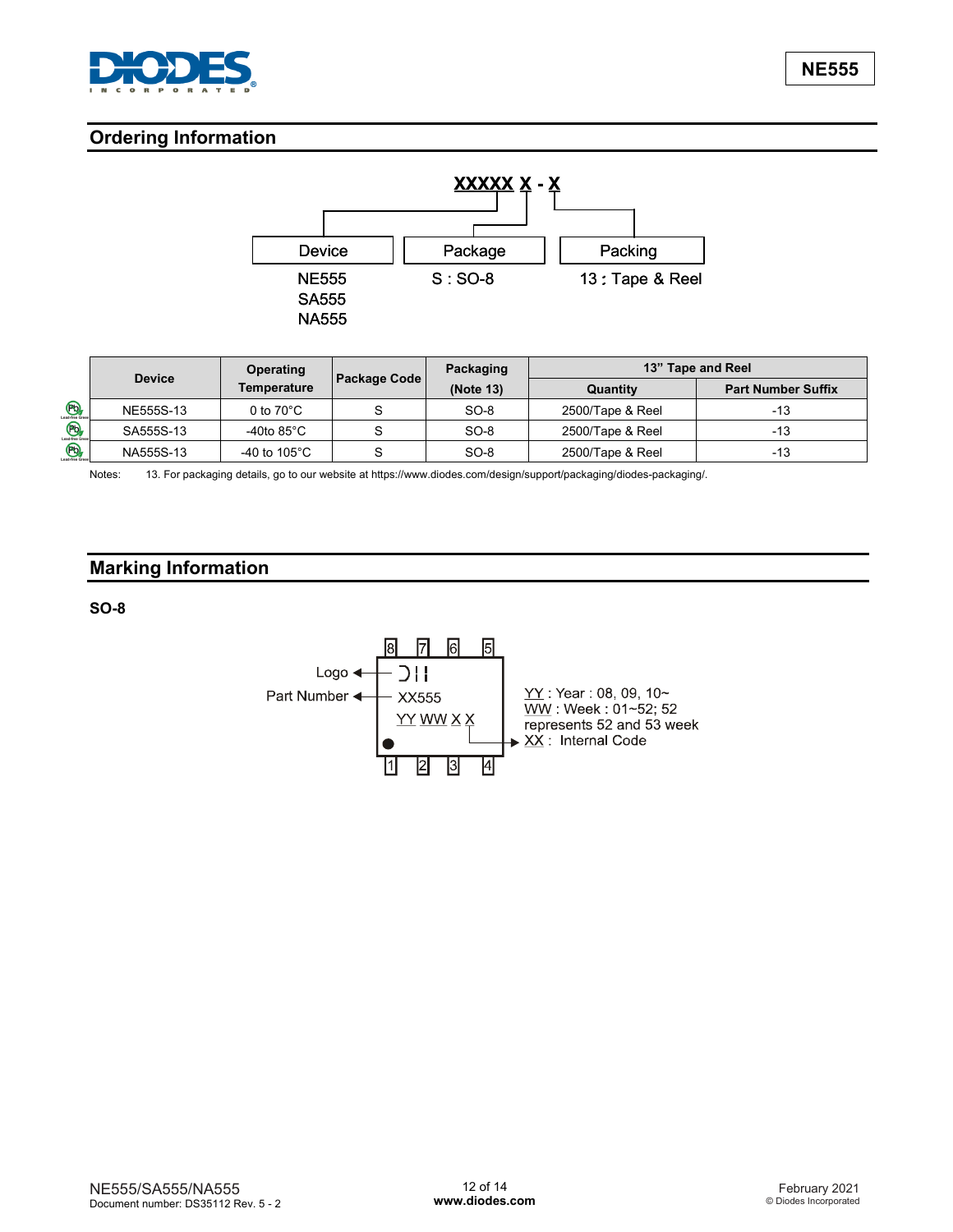

## **Package Outline Dimensions (All Dimensions in mm)**

Please see <http://www.diodes.com/package-outlines.html> for the latest version.



|     |                   | $SO-8$ |      |
|-----|-------------------|--------|------|
| Dim | Min               | Max    | Typ  |
| A   | 1.40              | 1.50   | 1.45 |
| A1  | 0.10              | 0.20   | 0.15 |
| b   | 0.30              | 0.50   | 0.40 |
| C   | 0.15              | 0.25   | 0.20 |
| D   | 4.85              | 4.95   | 4.90 |
| Е   | 5.90              | 6.10   | 6.00 |
| E1  | 3.80              | 3.90   | 3.85 |
| E0  | 3.85              | 3.95   | 3.90 |
| e   |                   |        | 1.27 |
| h   |                   |        | 0.35 |
| L   | 0.62              | 0.82   | 0.72 |
| Q   | 0.60              | 0.70   | 0.65 |
|     | <b>Dimensions</b> |        | mr   |

# **Suggested Pad Layout**

Please see <http://www.diodes.com/package-outlines.html> for the latest version.



|                | Dimensions   Value (in mm) |
|----------------|----------------------------|
| c              | 1 27                       |
| x              | 0.802                      |
| X <sub>1</sub> | 4612                       |
|                | 1.505                      |
|                | 6.50                       |

NE555/SA555/NA555 Document number: DS35112 Rev. 5 - 2